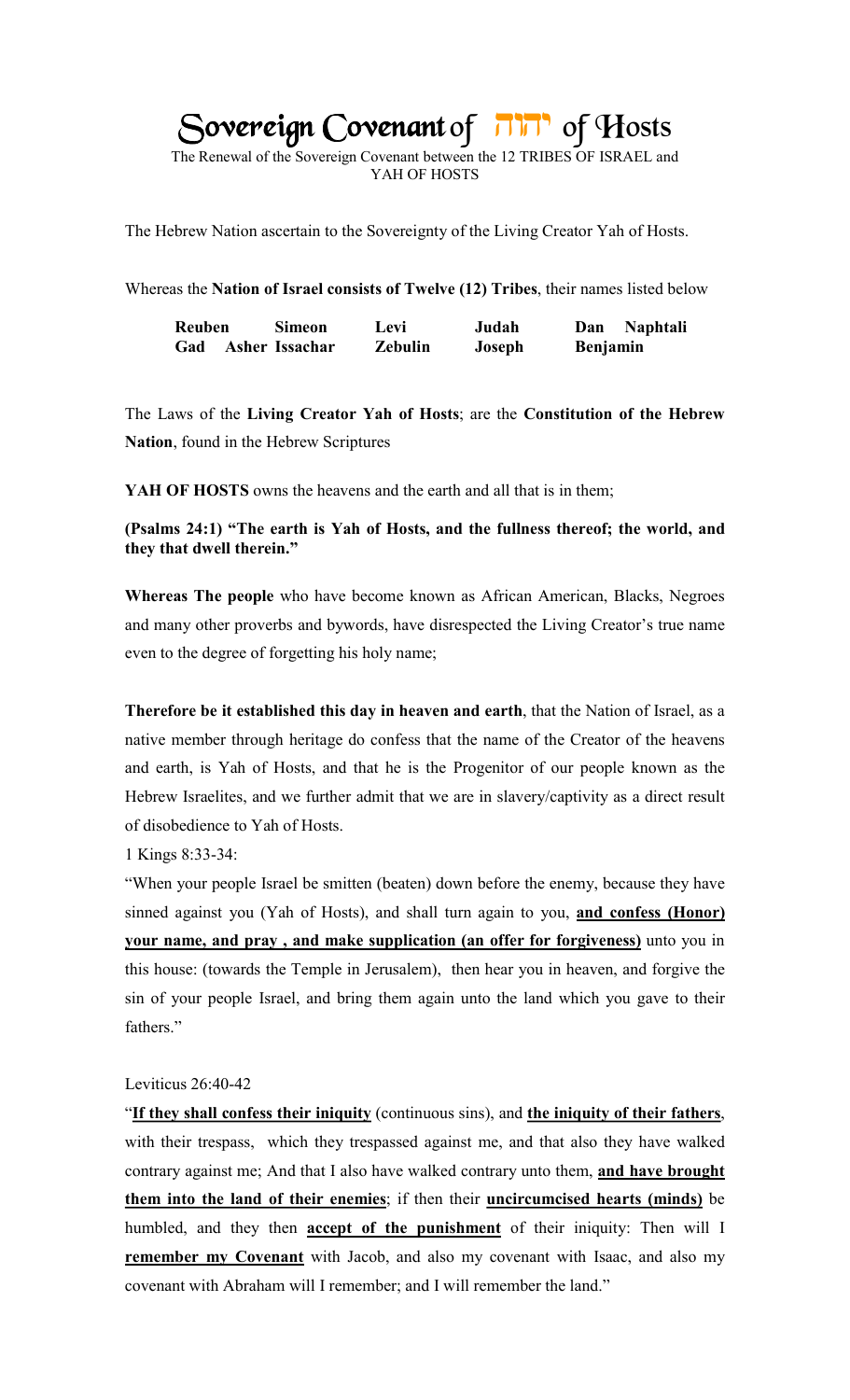For those who choose to accept and enter the Covenant that Yah of Hosts established with our Forefathers, your Autograph is a token of surrender to Yah of Hosts and a counter offer to Yah of Hosts for the Atonement (forgiveness) of all of your sins.

## In accordance with Deuteronomy 30:15

"See I" (**Yah of Hosts**) "have set before you this day life and good, and death and evil; in that I command you this day to love Yah your Creator to walk in His ways and to keep his commandments and His statutes and His judgments, that you may live and multiply: and Yah your Creator shall bless you in the land where you go to possess it."

We are neutral in regards to other Nations and their affairs.

## **Authority to enter into a Covenant is according to:**

## **Deuteronomy 29:10**

**"You stand this day all of you before Yah your Creator; your captains of your tribes, your elders, and your officers, with all the men of Israel, your little ones, your wives, and the stranger** that is in your camp, from the hewer of your wood unto the drawer of your water: that you should **enter into Covenant with Yah of Hosts your Creator** and into his oath which Yah your Creator makes with you this day: That he may establish you today for a people unto himself, and that he may be unto you a King, as he has said unto you, and as he has sworn unto your fathers, to Abraham, Isaac, and to Jacob. Neither with you only do I make this covenant and this oath; but with him that stands here with us this day before Yah of Hosts our Creator**, and also with him that is not here with us this day:** 

# **Plain Language Summary:**

As a result of not being satisfied with the laws, statutes, and commandments of Yah of Hosts, our Creator, our people tried to govern themselves in the way other nations do. They wanted a king instead of Yah. This angered our father in heaven, but he gave in to our request, but with a warning he said:

Man is not always perfect in worship to him and the King could lead people in righteous or unrighteous behavior. Poor leadership would have disastrous results.

Our people arrived in slave ships to the shores of the Americas after fleeing slavery and oppression from many other countries. Our people have been at the mercy of the nations of the earth over four hundred years. These people are more often than not called the African American nation, but are known by many other names, some not so nice. We have been in and out of slavery a few times. The entire basis of our slavery is caused by our breaking of the living Creator's laws found in the Old Testament of the bible. We had repeated warnings that we continued to ignore.

We are guilty in that we broke our necks trying to be like other nations, we accepted their ways and vices.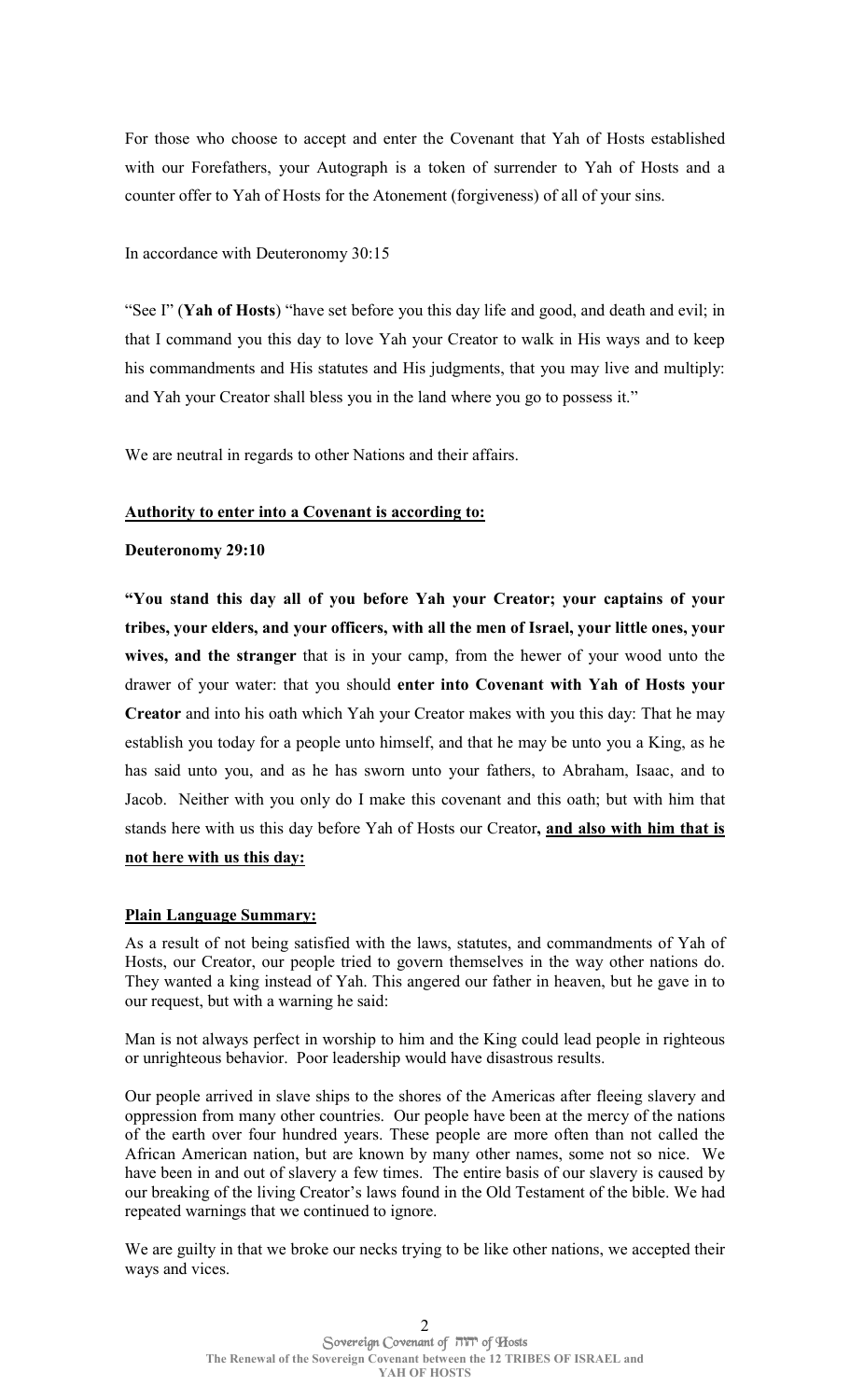All hope is not lost despite the gloomy picture we created by our poor behavior against the Living Creator Yah of Hosts. Yah gave us a way that we could come back to him no matter the seriousness of our crimes, a way that we could call a truce by surrendering our stubborn ways, and return back to him. Yah promised that if we would return to the way of life that he had richly given our forefathers, he would provide forgiveness of our sins and cleanse us whiter than snow. Yah only requires that we would be genuine in our feelings, **once we are given knowledge about his name and the circumstances** that led to being put in slavery, **that we accept the fact we caused it, in other words accept our punishment.** 

We and our children are to seek after his ways with all of our hearts and souls, meaningwith all of our strength and might, to be totally committed!

## **Warning:**

**This renewal of the ancient covenant of Abraham, Isaac, and Jacob should not be entered into lightly or without understanding the serious penalties for the breakage of this covenant once re-entered.** The following scriptures serve as warning to you, and your autograph below is acceptance of the warnings and punishment from Yah of Hosts the Living Creator. Anyone autographing this document **binds his or her living soul to Yah of Hosts of Jerusalem,** The Creator of the heavens and the earth.

### **Numbers 30:2**

"If a **man vow a vow** to Yah of Hosts, or swear an oath to **bind his soul** with a bond: he shall not break his word, he shall do according to all that proceeds out of his mouth."

 "If a **woman** also **vow a vow** to Yah of Hosts, and **bind herself by a bond**, being in her father's house in her youth; And her father hear **her vow**, and her bond wherewith she has bound her soul, and her father shall hold his peace at her: then **all her vows shall stand, and every bond wherewith she has bound her soul shall stand.** (See also Numbers 30:5-8)

#### **Numbers 30:9-11**

"But every **vow** of a **widow**, and of her that **is divorced**, wherewith they have **bound their soul**, shall stand against her." "And if she vowed **in her husband's house**, or **bound her soul by a bond with an oath**; And her husband heard it, and held his peace at her, and disallowed her not; then **all her vows shall stand**, and **every bond wherewith she bound her soul shall stand**." (See also Numbers 30:12-16) **This is no joke or laughing matter and is extremely serious.** (See also Ezekiel 14:13, 14)

\*\*\* The seal of the Ambassador of the Kingdom of Yah of Hosts is evidence of the required second or third witness \*\*\*

The autographed sentient being(s) below certify the facts in this document in it's entirety and do state that the truths and facts herein are of mine own first hand personal knowledge, **true, correct, certain,** and **complete, and not misleading,** so help me

**THIT** YAH OF HOSTS The reason for your Autograph below can be found in the Holy Scriptures at Isaiah 44:5

And if it seems evil unto you to serve Yah, **choose** you this **day** whom you will serve; whether the gods which your fathers served that were on the other side of the flood, or the gods of the Amorites, in whose land you dwell: but as for me and my house, we will serve Yah. Joshua 24:15

**As the head of my household my autograph appears first along with my spouse and or children under the age of accountability, and or those of my children who have the ability to understand this Holy Sovereign Covenant**